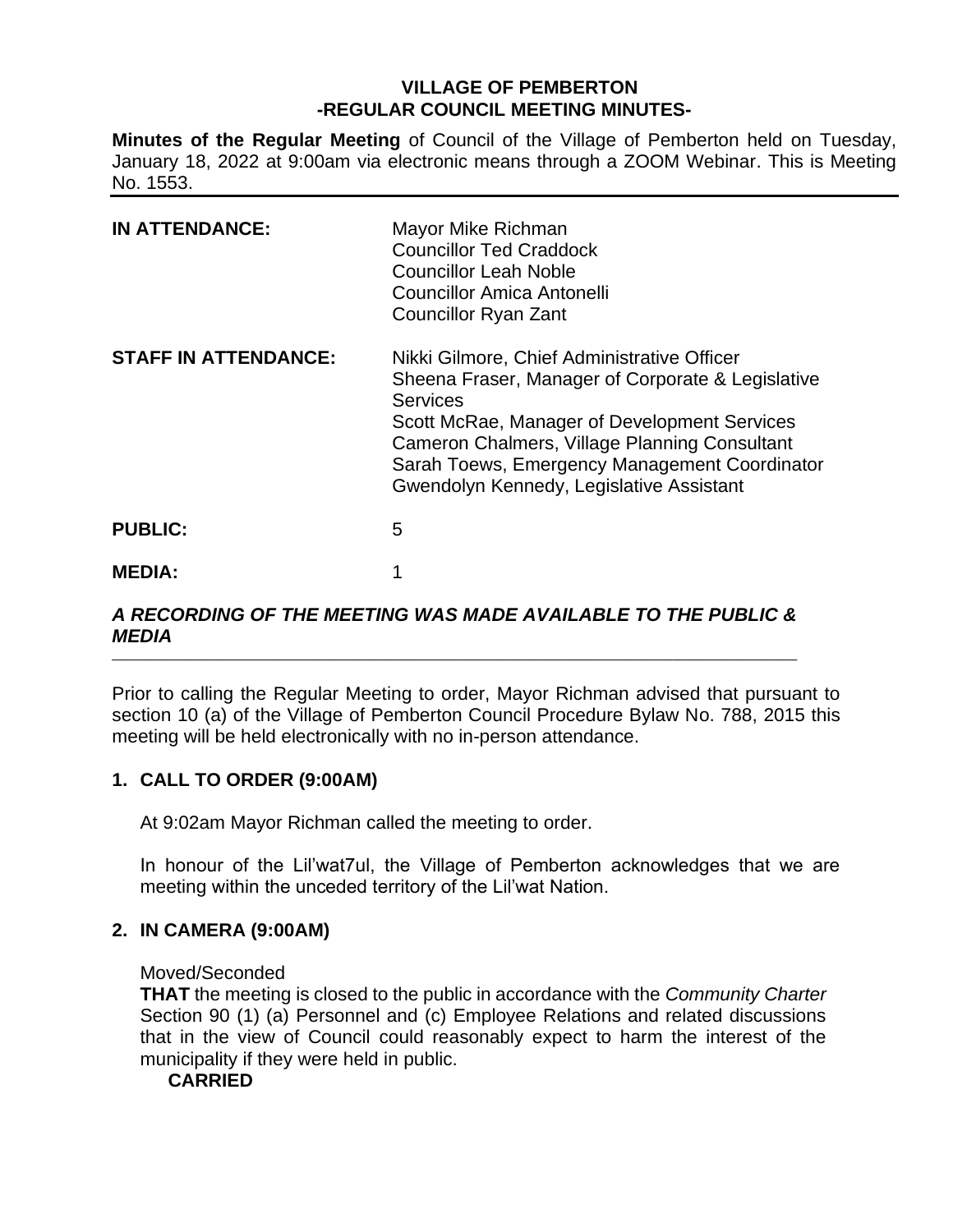Village of Pemberton Regular Council Meeting No. 1553 Tuesday, January 18, 2022 Page **2** of **10**

## **3. RISE WITHOUT REPORT**

At 11:44am Council rose without report.

## **4. RECESS REGULAR MEETING**

At 11:45am the Regular Meeting was recessed.

## **5. RECONVENE REGULAR MEETING (5:30 PM)**

At 5:38pm the Regular meeting was reconvened, and Mayor Richman advised that pursuant to section 10 (a) of the Village of Pemberton Council Procedure Bylaw No. 788, 2015 this meeting will be held electronically with no in-person attendance.

## **6. APPROVAL OF AGENDA**

Moved/Seconded **THAT** the Agenda be approved as circulated. **CARRIED**

### **7. RISE WITH REPORT FROM IN CAMERA**

**a)** At the In Camera Meeting held earlier today Council made the following appointment:

## **Advisory Land Use Commission**

Jagoda Kozikowska is appointed to the Advisory Land Use Commission for a two (2) year term to expire in December 2024.

## **8. ADOPTION OF MINUTES**

## **a) Regular Council Meeting No. 1551, Tuesday, December 7, 2021**

Moved/Seconded **THAT** the minutes of Regular Council Meeting No. 1551, held Tuesday, December 7, 2021, be approved as circulated. **CARRIED**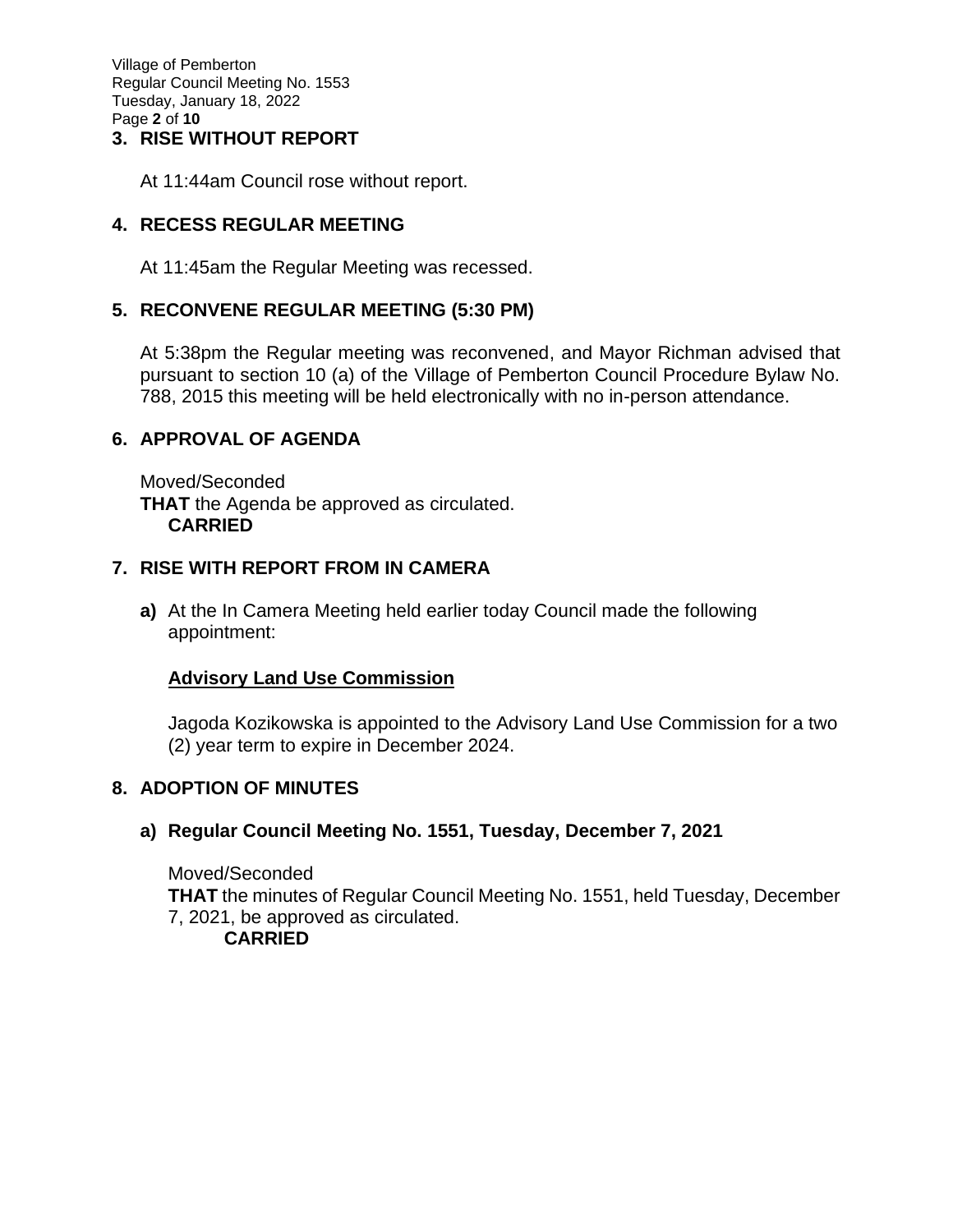# **b) Special Council Meeting No. 1552, Friday, December 17, 2021**

Moved/Seconded **THAT** the minutes of Special Council Meeting No. 1552, held Friday, December 17, 2021, be approved as circulated. **CARRIED**

## **9. BUSINESS ARISING FROM THE PREVIOUS REGULAR COUNCIL MEETING**

### **10.BUSINESS ARISING FROM THE COMMITTEE OF THE WHOLE MEETING**

Recommendations from Committee of the Whole Meeting No. 222 held earlier today:

### **Canada Infrastructure Program – Green Infrastructure Stream Grant - Water Treatment Plant Project**

**THAT** Staff be directed to prepare and submit an application to the Canada-British Columbia: Investing in Canada Infrastructure Program; Green Infrastructure – Environmental Quality Sub-Stream, for funding to support the development of a new Water Treatment Plant Facility for the Village of Pemberton.

**AND THAT** Staff prepare a report seeking the formal authorization by way of resolution required by the Village for this project for consideration by Council at the February 1, 2022 meeting.

#### **CARRIED**

### **Direction to Proceed – Redwoods OCP and Rezoning Application**

**THAT** Official Community Plan and Zoning Bylaw amendment proposed lands located at 7374 East Pemberton Farm Road, legally described as Lot 5, DL 211, LLD Plan EPP21848 (PID: 028-961-102), not proceed in its current form;

**AND THAT** Staff be directed to request a substantial amendment to the proposed application to align it more closely with the guidance in the Official Community Plan, existing and proposed development in the area, and the Hillside Development Guidelines;

**AND FURTHER THAT** the revised proposal be returned to a future Committee of the Whole meeting for review and direction. **CARRIED**

### **11.COMMITTEE MINUTES – FOR INFORMATION**

There were no committee minutes to be received.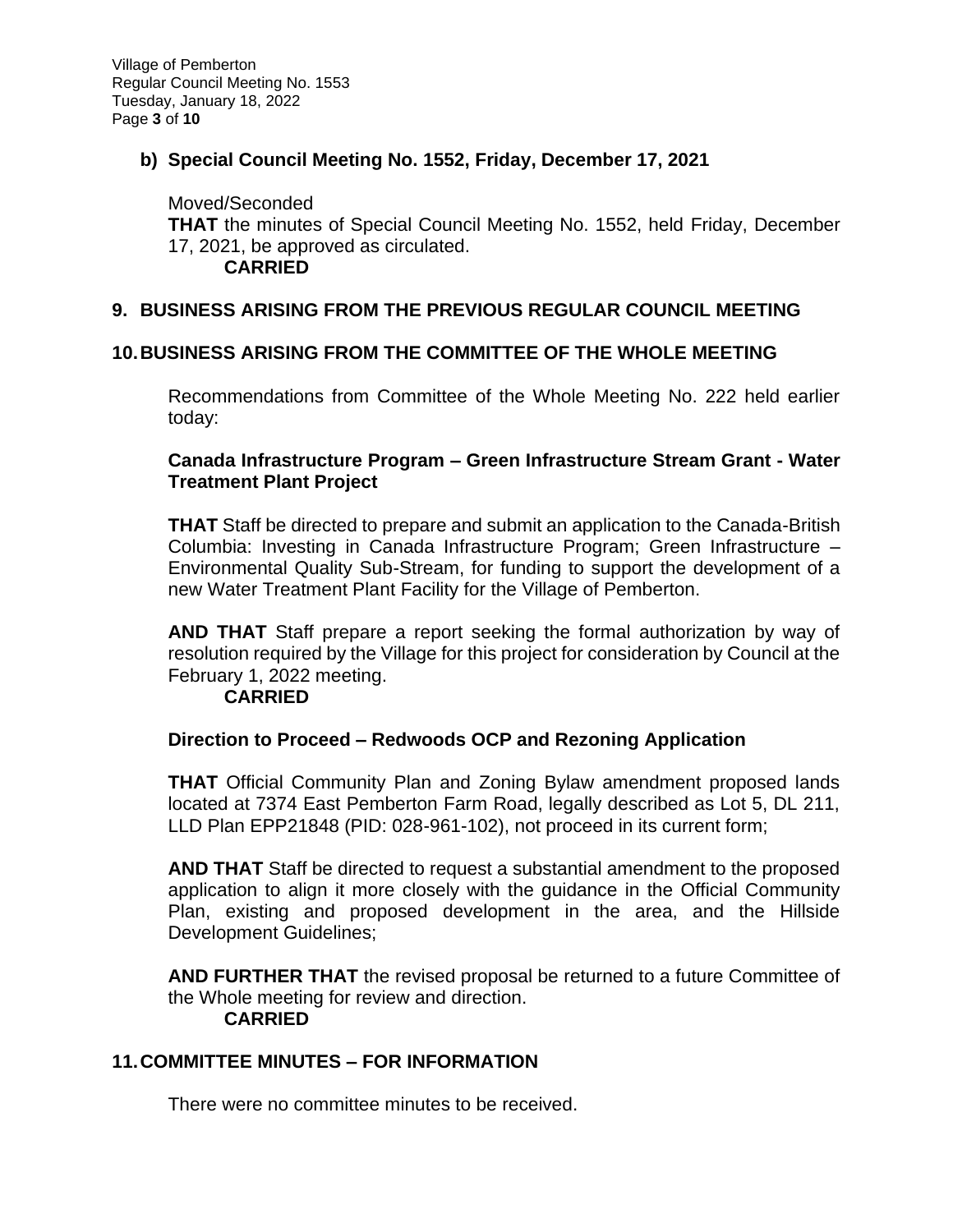Village of Pemberton Regular Council Meeting No. 1553 Tuesday, January 18, 2022 Page **4** of **10**

## **12.DELEGATIONS**

There were no delegations to be received.

### **13.STAFF REPORTS**

### **a) Office of the Chief Administrative Officer**

### **i. Verbal Report**

There was no verbal report from the Chief Administrative Officer.

### **ii. UBCM Community Emergency Preparedness Fund Emergency Support Services Funding Stream**

### Moved/Seconded

**THAT** Council support an application to UBCM's Community Emergency Preparedness Fund (CEPF) Emergency Support Services funding stream for funding, in an amount up to \$25,000, to implement the Emergency Social Services (ESS) Modernization Project within the Village of Pemberton. **CARRIED**

### **iii. UBCM Community Emergency Preparedness Fund Emergency Operations Centres & Training Funding Stream**

#### Moved/Seconded

**THAT** Council support an application to UBCM's Community Emergency Preparedness Fund (CEPF) Emergency Operations Centre & Training funding stream for funding, up to an amount of \$25,000, to purchase additional emergency operations equipment.

#### **CARRIED**

### **c) Development Services**

### **i. Development Permit No. 91 – Sunstone Phase 2B Common Lot Grading**

#### Moved/Seconded

**THAT** Development Permit No. 91 be amended to add under section J) Landscaping, clause v) *The Owner shall maintain the landscaping in a healthy and fit condition within their individual properties*.

#### **CARRIED**

#### Moved/Seconded

**THAT** Council authorizes Development Permit No. 91, with variances and as amended, for issuance to Sunstone Ridge Developments Ltd. on a portion of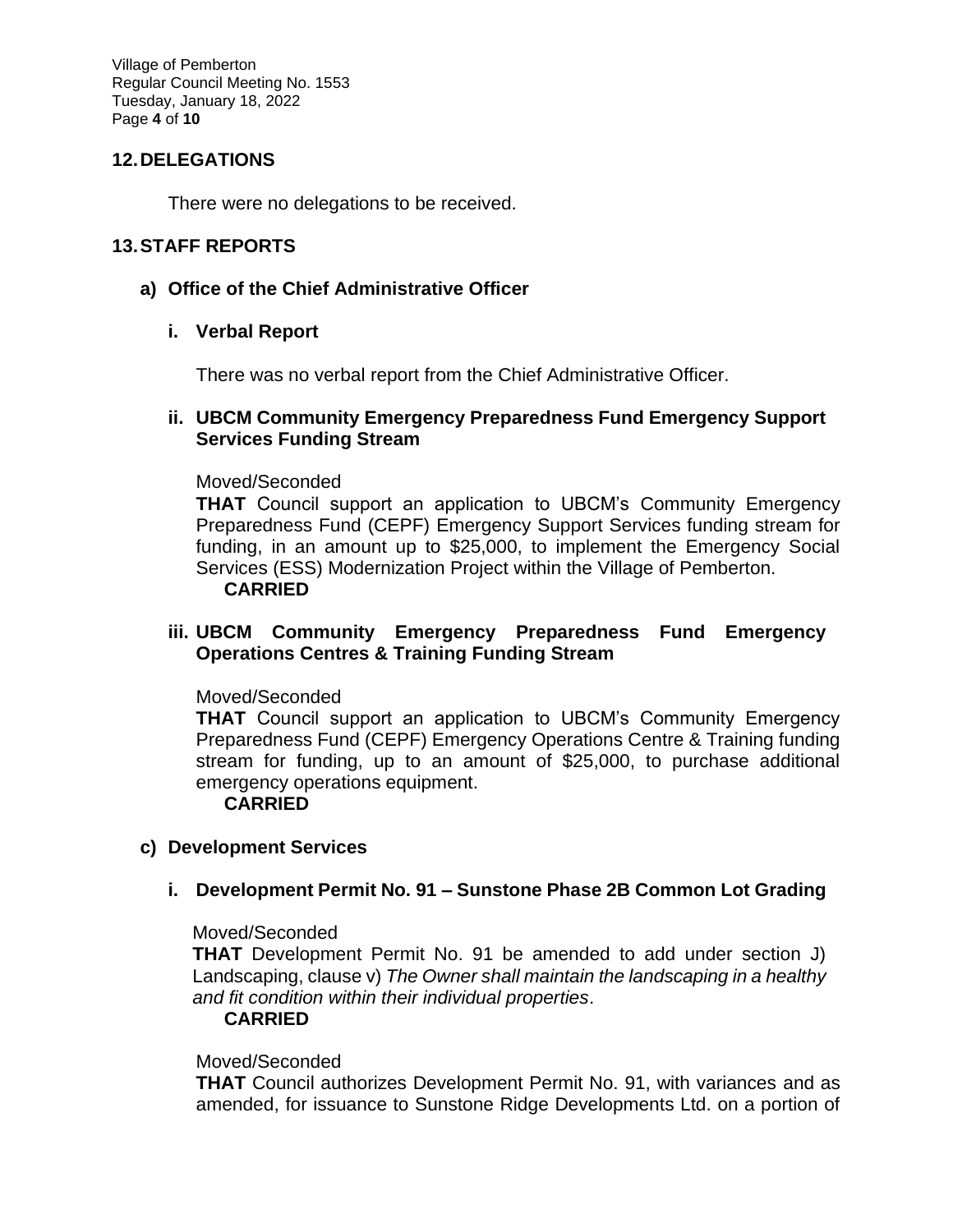Lot 2, DL 211 LLD, Plan EPP72101, Except Plan EPP88381 (PID 030-329- 621) subject to:

1. Provision of cash, irrevocable letter of credit or other acceptable security in the amount of \$28,770 to secure landscaping;

**AND THAT** Development Permit No. 91 include a variance to section 7.21 of the Village of Pemberton Zoning Bylaw No. 832, 2018 to increase the maximum retaining wall height from 1.2 metres to 2.4 metres.

**DEFEATED OPPOSED: Councillor Zant Councillor Craddock Councillor Antonelli**

## **ii. Development Permit No. 92** – **Sunstone Phase 2C Common Lot Grading**

Moved/Seconded **THAT** the variance not be approved as presented. **CARRIED**

Moved/Seconded **THAT** Council refer Development Permit No. 92 back to Staff to address the retaining wall variance before reconsideration by Council. **CARRIED**

# **14.BYLAWS**

- **a) Bylaws for Adoption**
	- **i. Village of Pemberton Agricultural Enhancement Advisory Commission Bylaw No. 815, 2017, Amendment (Housekeeping) Bylaw No. 919, 2021**

Moved/Seconded **THAT** Village of Pemberton Agricultural Enhancement Advisory Commission Bylaw No. 815, 2017, Amendment (Housekeeping) Bylaw No. 919, 2021, be adopted. **CARRIED**

**ii. Village of Pemberton Latecomers Interest Rate Bylaw No. 920, 2021**

Moved/Seconded **THAT** Village of Pemberton Latecomers Interest Rate Bylaw No. 920, 2021, be adopted. **CARRIED**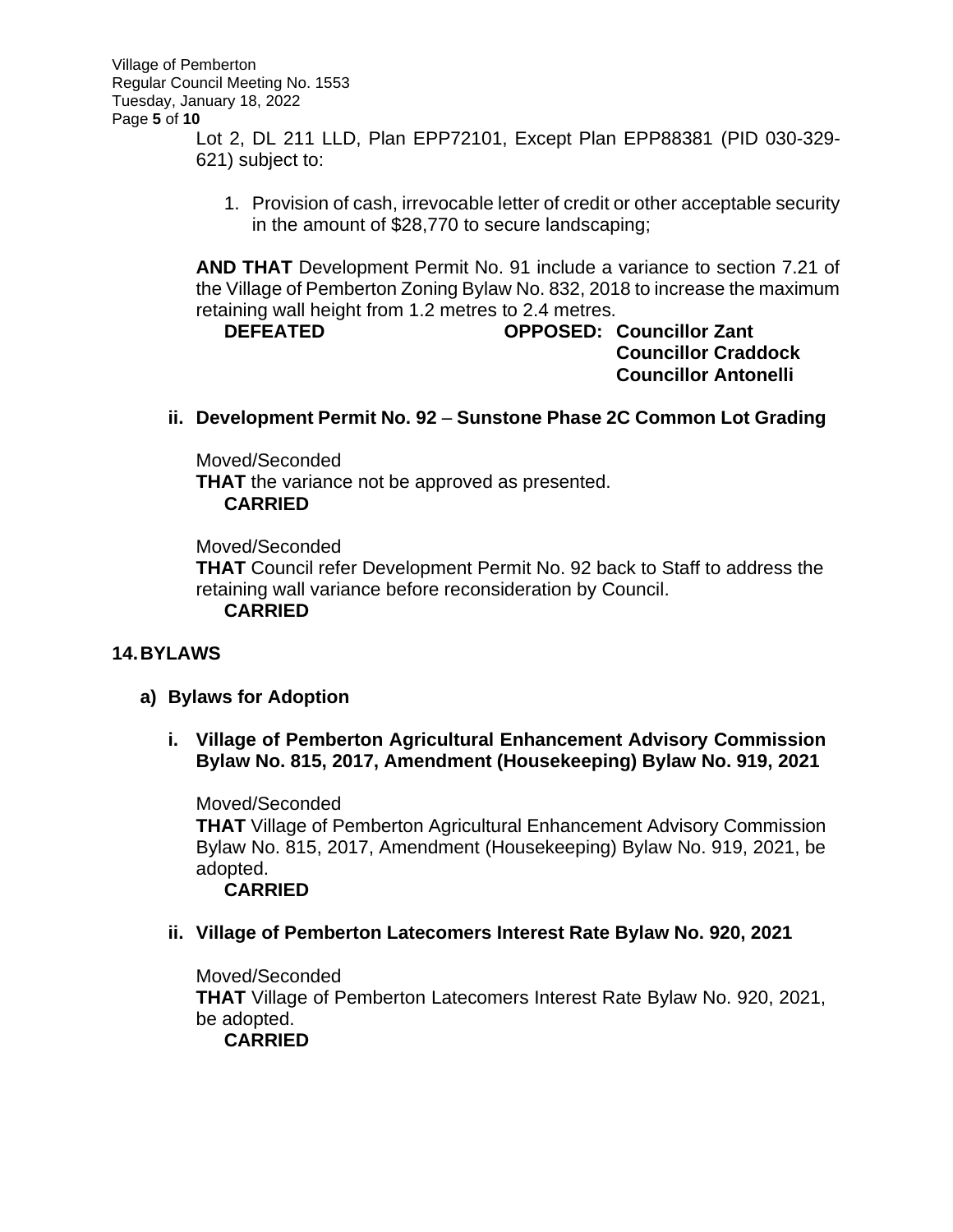Village of Pemberton Regular Council Meeting No. 1553 Tuesday, January 18, 2022 Page **6** of **10**

## **11. Mayor's Report**

Mayor Richman acknowledged the public works crew for their efforts during the recent snow and rain events and noted that the work is ongoing as the crew continues to clear side streets.

Mayor Richman attended the following meetings:

- Pemberton Food Hub Project meeting with the Sea to Sky Community Services consultant in December. The meeting was well attended with 23 participants. Conversation focussed on how to work as a collective to achieve concrete action. The next step was identified as the development of a collaborative agreement or charter.
- Squamish-Lillooet Regional District meetings on December  $15<sup>th</sup>$  and  $16<sup>th</sup>$ .
	- $\circ$  A revision to the PILT policy, extending greater flexibility to area directors in using the funds, was adopted.
	- o An amendment to the Solid Waste and Resource Management Plan will be needed to accommodate expansion of the landfill in the Squamish Valley which is expected to exceed capacity by 2040.
	- o The proposed amendment to the Eagle Mountain-Woodfibre Gas Pipeline Project EAC Amendment application was approved by the Environmental Assessment Office.
	- o The Heritage Revitalization Agreement Bylaw, revised to significant representation of First Nations history, was adopted.
	- o Discussion of concerns regarding the Tiger Bay development led to the requirement that the applicant complete detailed hazard assessments for Thistle and Daisy Creeks prior to second reading of the zoning amendment bylaw.
	- $\circ$  The Committee of the Whole discussed the changes to the ALR Act that will allow second residences on properties in the ALC.
- Sea to Sky Regional Hospital District meeting on December 15<sup>th</sup>:
	- $\circ$  Director Ford was acclaimed as Chair and Director Elliot was acclaimed as Vice Chair.
	- o A delegation from Vancouver Coastal Health (VCH) presented the 2022 Capital Plan. The board discussed the urgent need for a master plan prior to making decisions regarding funding of capital projects.
- Ministers Meeting with the Honourable Murray Rankin, Minister of Indigenous Relations and Reconciliation, and the Honourable Josie Osborne, Minister of Municipal Affairs and Housing, and the Lower Mainland Mayors. There was very good discussion regarding projects and initiatives and how the ministries can support these.
- Pemberton Valley Utilities and Services Committee meeting on January 13<sup>th</sup> at which the Pemberton & District Initiative Fund reports were received.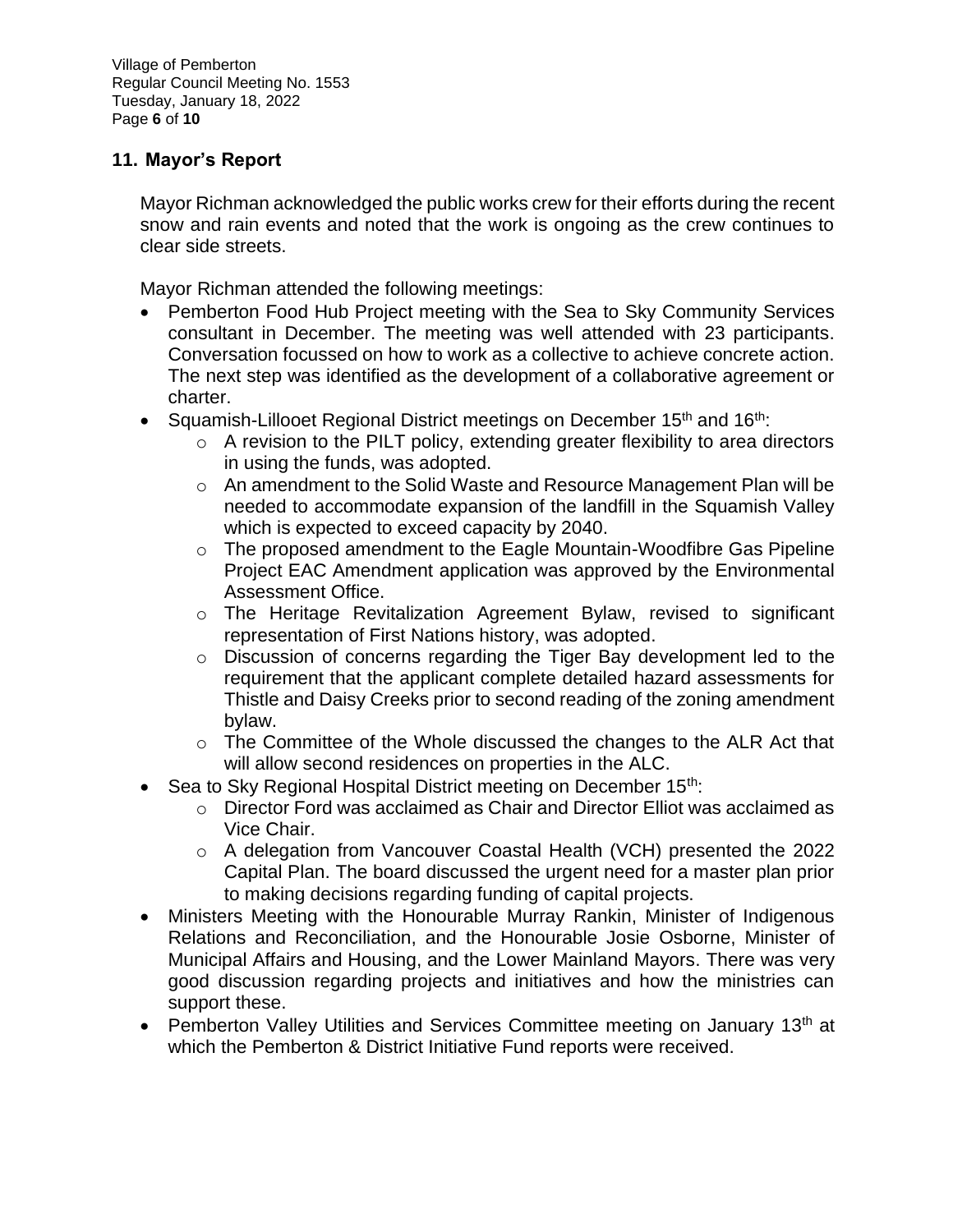Village of Pemberton Regular Council Meeting No. 1553 Tuesday, January 18, 2022 Page **7** of **10**

# **12.Councillors' Reports**

# **Councillor Craddock reported on the following:**

- Attended Tourism Pemberton meetings on December 15<sup>th</sup> and January 12<sup>th</sup> and reported that discussion took place on the following matters:
	- o Tourism Pemberton is in good financial health
	- $\circ$  Pemberton & District Initiative Fund grant application was successful and Tourism Pemberton will be receiving \$20,000 per year for five years
	- o Application being submitted for grant funding from the Canada Community Revitalization Fund for between \$240,000 and \$260,000.
	- o Consideration being given to a new destination marketing organization for the 3% hotel tax.
	- o Membership stands at 39 representing 85% of tourism-related businesses in Pemberton.
	- $\circ$  Tourism Pemberton will move forward with the proposed waterfall trail and bridge in accordance with correspondence received from the Village.
	- o An RFP will be issued for development of a new logo.
	- $\circ$  The AGM is scheduled for February 23<sup>rd</sup> at 7:00pm. Prizes will be offered to encourage attendance.
- Attended the December 16<sup>th</sup> Pemberton Valley Dyking District (PVDD) meeting by ZOOM and reported that discussion took place on the following matters:
	- o The recent high water events were discussed, and it was noted that the new Arn Canal culvert prevented flooding in this area despite the canal exceeding the 50 year flow rate.
	- o Emergency work was done on culverts at North Arm Farm.
	- o The new recreation site was overburdened. Work may be done on increasing capacity of culverts under the highway to improve water flow from the site.
	- $\circ$  Results of the public survey were presented at the January 12<sup>th</sup> meeting. Budget and long term planning are in progress.

# **Councillor Zant reported on the following:**

- Attended the Pemberton and District Public Library Board meeting. The library may open seven days a week once restrictions are lifted; meanwhile, hours have been extended.
- Attended the Pemberton Valley Utilities and Services Committee meeting where the following delegations presented:
	- o Emma Gillis, Pemberton & District Public Library, reported that the Chrome books have been received from ScotiaBank and thanked Mayor and Council for this; a newsletter has been started; they have welcomed back WorkBC; and the library has been designated a safe place by the RCMP.
	- o Pemberton and District Museum and Archives Society has space available for rent for community groups. They have returned some First Nations artifacts to the appropriate First Nations.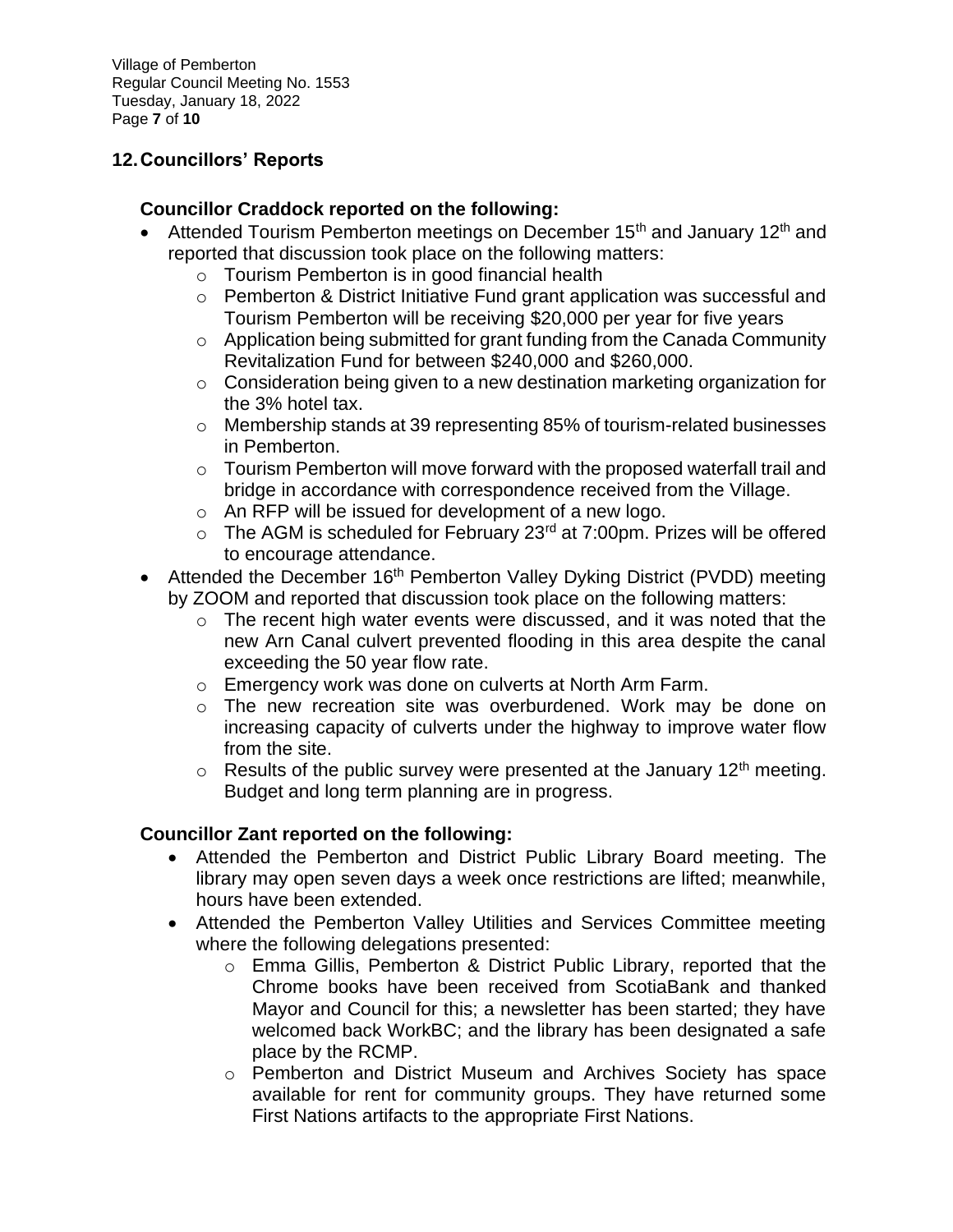Village of Pemberton Regular Council Meeting No. 1553 Tuesday, January 18, 2022 Page **8** of **10**

- o Anna Scott Morris, Pemberton Animal Welfare Society, presented a request for funding to hire a part time executive director.
- o Lisa Richardson, project manager for the Wellness Almanac, described her work promoting reconciliation.

## **Councillor Noble did not report.**

### **Councillor Antonelli did not report.**

### **13.CORRESPONDENCE**

- **a) Correspondence for Action**
	- **i. Niki Vankerk, Village resident, dated January 12, 2022, requesting that Council defer any OCP amendments until the OCP review has been completed.**

#### Moved/Seconded

**THAT** Staff be directed to respond to Ms. Vankerk, thanking her for her comments and noting that they will be considered as we move forward with the OCP review and review applications for proposed large scale developments.

#### **CARRIED**

**ii. Richard Lunzey, Director, Heritage Branch, Ministry of Forests, Lands, Natural Resource Operations and Rural Development, dated, January 12, 2021, invitation to participate in the Engagement on updates to British Columbia Geographical Naming Principles, Policy and Procedures process.**

### Moved/Seconded

**THAT** CAO Gilmore distribute to the management team the invitation to participate in the Engagement on updates to British Columbia Geographical Naming Principles, Policy and Procedures process to department managers. **CARRIED**

### **iii. Lower Mainland Local Government Association 2022 Annual Conference and AGM, May 4 – 6, Whistler, BC – Westin Resort and Spa.**

Mayor Richman and Councillor Noble indicated an interest in attending the LMLGA meetings this year.

Mayor Richman advised he is interested in considering a resolution around the cost of policing for small communities.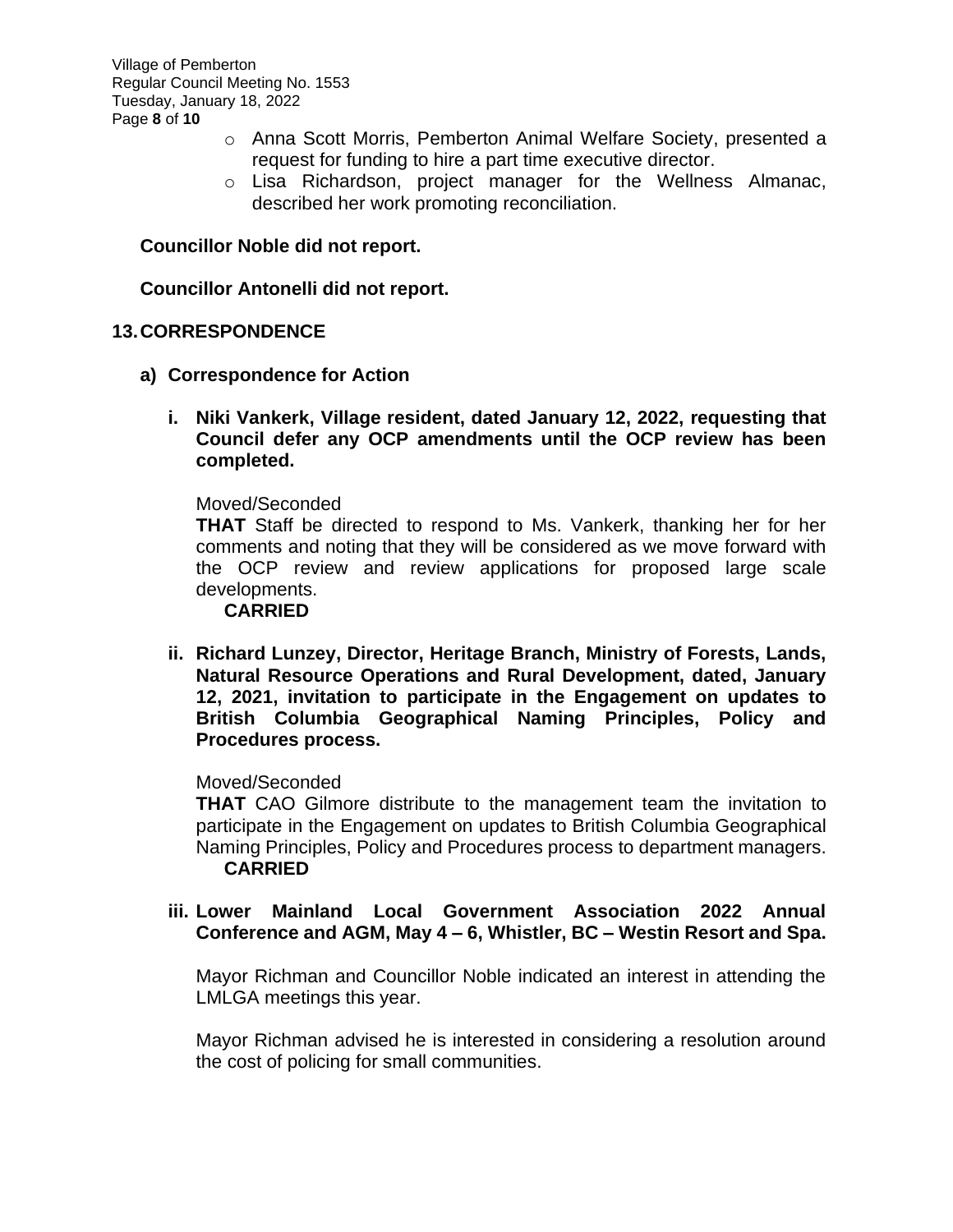- **b) Correspondence for Information**
	- **i. Patrick Weiler, Member of Parliament, West Vancouver-Sunshine Coast-Sea to Sky Country, dated December 6, 2021, announcing a call for proposals for the new Enabling Accessibility Fund Small Projects Component on Early Learning and Child Care.**
	- **ii. Husky Energy Customer Service, dated December 13, 2021, in response to correspondence regarding high fuel prices in Pemberton.**
	- **iii. Patrick Weiler, Member of Parliament, West Vancouver-Sunshine Coast-Sea to Sky Country, dated January 4, 2022, announcing that the expanded access to the Canada Worker Lockdown Benefit is now in effect and Canadians in designated regions affected by lockdown or qualifying capacity restrictions can apply for the benefit.**
	- **iv. Patrick Weiler, Member of Parliament, West Vancouver-Sunshine Coast-Sea to Sky Country, dated January 13, 2022, announcing that the repayment deadline for Canada Emergency Business Account loans to qualify for partial loan forgiveness is being extended from December 31, 2022, to December 31, 202, for all eligible borrowers in good standing.**

Moved/Seconded **THAT** the correspondence be received. **CARRIED**

### **14.DECISION ON LATE BUSINESS**

### **15.LATE BUSINESS**

### **16.NOTICE OF MOTION**

### **17.QUESTION PERIOD**

Nikki Vankerk, Elmwood Drive, Pemberton

Niki Vankerk provided clarification regarding her correspondence to Mayor and Council, stating that she was not seeking a halt on review of all development applications until completion of the OCP review, but only on those applications for large developments that are likely to have a significant impact on the Village, such as the proposed Nkwûkwma development.

### **18.IN CAMERA**

#### Moved/Seconded

**THAT** the meeting is closed to the public in accordance with the *Community Charter* Section 90 (1) (a) Personnel and (c) Employee Relations, related discussions that